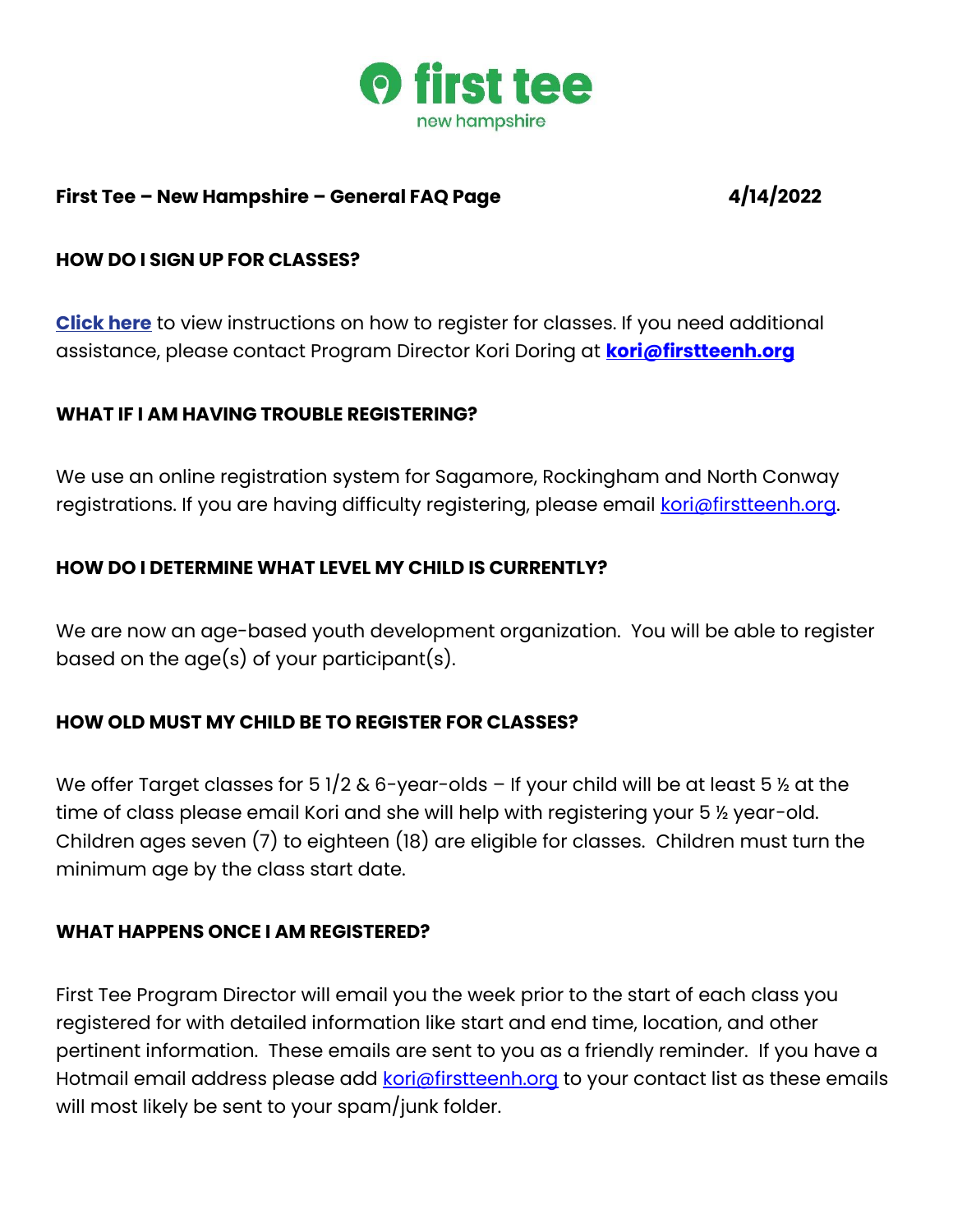#### **CLASS ARRIVAL TIME**

We ask that all participants arrive 10 minutes prior to class start time. This will allow all participants to receive any information from our coaches, staff or volunteers, or any materials needed and warm-up prior to class. Class starts promptly on time so if you are late it can be confusing for the coach and the child to catch up with everyone.

### **AM I ALLOWED TO STAY AND WATCH CLASS?**

While you are always allowed to stay and observe we have found the children do MUCH better when parents are not present. They are much less distracted from the task at hand.

#### **WE ARE BRAND NEW TO FTNH, WHEN WE ARRIVE AT SAGAMORE, WHERE DO WE GO?**

The FTNH office is location in the lower level of the Sagamore driving range building. Someone will be outside either setting up or waiting to check you in 10 minutes prior to the start of class.

#### **DOES MY CHILD NEED PRIOR GOLF EXPERIENCE?**

There is no prior golf experience needed. Our coaches are trained in positive youth development. That means they are experts in making young people feel comfortable and assure they have a positive, non-intimidating experience.

### **IS EQUIPMENT PROVIDED OR DOES MY CHILD NEED TO BRING CLUBS?**

We will provide clubs to those who don't have them and have successfully requested clubs during the registration process. There will be a question during registration about your child's need for clubs. If they are needed you will be asked for dexterity and height. Students with their own clubs should bring them to each class.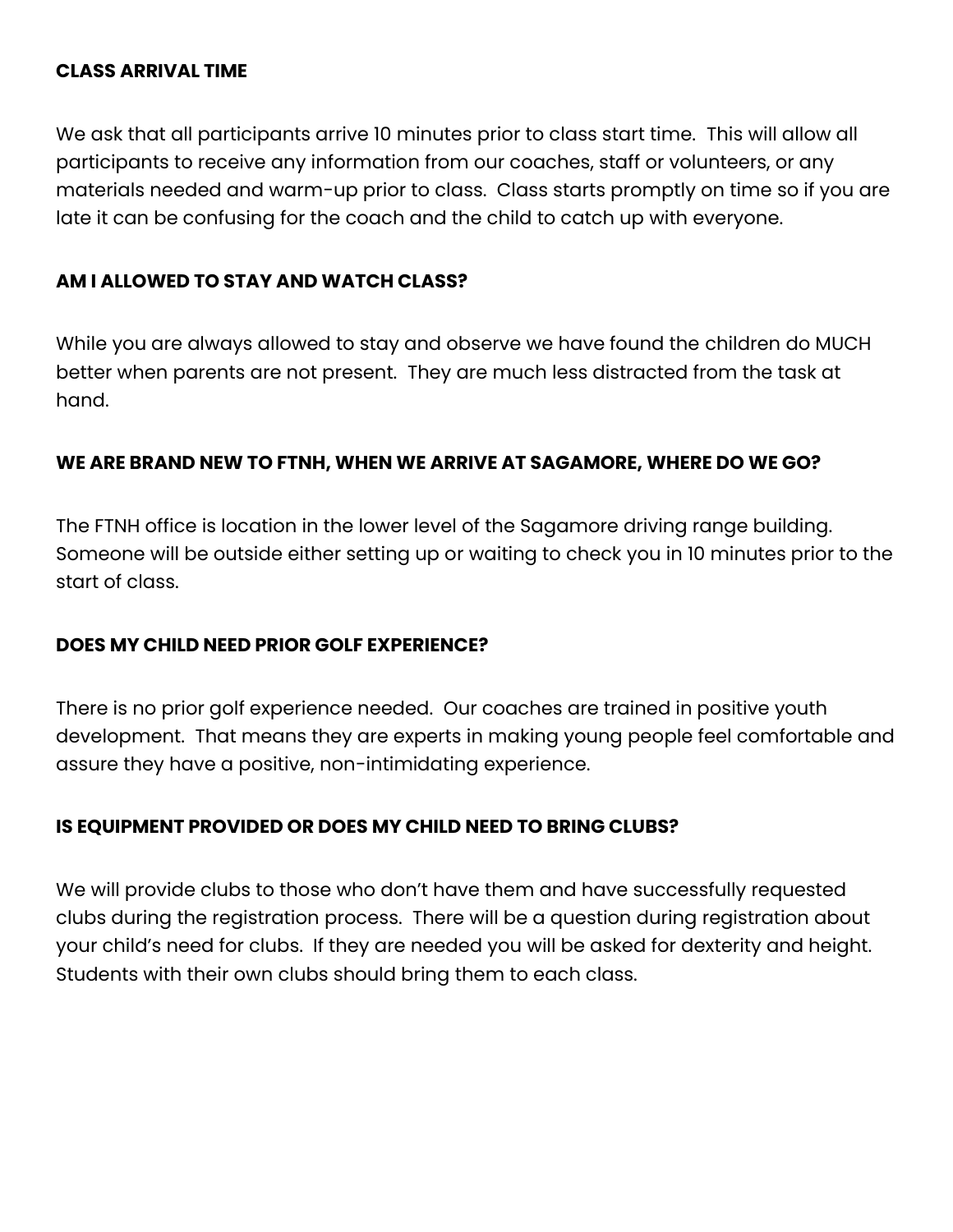### **WHAT SHOULD MY CHILD WEAR?**

Children are required to wear closed toe shoes. Sneakers or golf shoes are preferred as we will have a warm-up portion of the class. Students are asked to wear neat attire and collared shirts are preferred. In the case that golf clothing is not an option, activewear is permissible. Children should be dressed appropriately according to weather conditions. For those attending a class on the golf course we recommend golf attire: Pants/short/skirts with pockets, a collared shirt, hat, and golf or athletic shoes.

### **WHAT ARE LEVELS OF CLASSES?**

First Tee has transitioned to an age-based program based on the American Development Model. While you may still be able to view the level your child is at it will have no bearing on the age-based classes your children are eligible for. Eventually the levels in the parent's portal will not longer be visible so please disregard this.

#### **WHEN ARE CLASSES HELD?**

We offer Spring, Summer, and Fall classes. The first class is during NH school's April vacation week. We then go after school through May and most of June. July and August are our busiest months. Fall classes are offered after school in September and October – the fall schedule typically opens in early August.

### **WHERE CAN I FIND FIRST TEE LOCATIONS IN NEW HAMPSHIRE?**

By going to our home website clicking on the Programs tab the dropdown menu will display all of the locations throughout NH that First Tee Life Skills Experience is offered.

### **WHAT IS THE CLASS DURATION?**

Class length varies by location. At the Sagamore location classes are 1 hour/day for 6 year-olds. 1 hour 15 minutes to 1 ½ hours for some 7–9-year-old classes. Most 10 and up classes are 2 hours long.